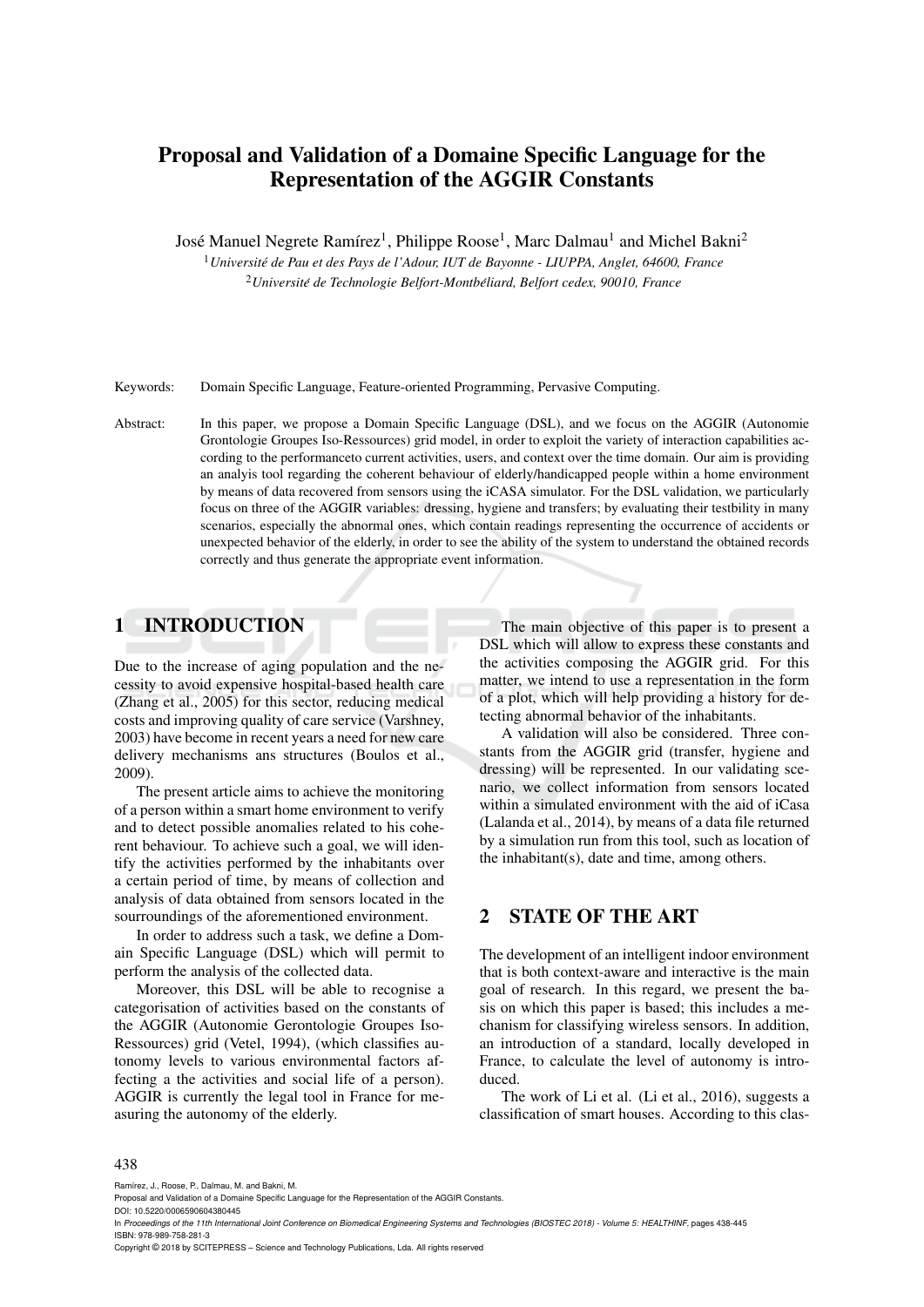sification, three generations of home automation have already existed, the first generation depends on wireless technology and a proxy server approach. The introduction of artificial intelligence marks the start of the second generation, a totally new context-aware environment was achieved. The current generation is the third one, it can be distinguished by its interactivity, the environment both understands and interacts with the needs of the user.

The work of Liau et al. (Liau et al., 2008) studies Home Automation System (HAS), although it concentrates on developing a tracking indoor system, it shows the importance of using a grid of sensors and controllable actuators in order to create active context-aware services.

Despite significant progress in this domain, the absence of a standard wireless sensor categorisation is a major problem; as stated by Arora et al. (Arora et al., 2004). Their approach employs phenomenology to establish a set of essential features that distinguish the values that are measured, which leads to categorising sensors into six groups: optical, mechanical, thermal, electrical, magnetic, and chemical.

The integration of eHealth (Arning and Ziefle, 2009) within smart environments will create a safe and intelligent environment for the disabled and the elderly, the main challenge is to determine the level of dependency of the beneficiaries, which will help reducing the economical impact to governmental institutions on this matter.

In France, an autonomy assessment tool was locally devolved under the name: Autonomy Gerontology Iso-Resources Groups (Autonomie Gérontologie Groupes Iso-Ressources (AGGIR)), it is based on a standard adopted by the French government in 2008 (dec, 2008). The AGGIR grid (Roudier and Al-Aloucy, 2004) is a six-level scale (GIR1 to GIR6), these dependence levels can be defined based on set of seventeen three-state variables. Each variable can have one of these values: A for complete dependency,  $\bf{B}$  for partial dependency, and  $\bf{C}$  for complete independency. The variables are classified into two groups: discriminatory and illustrative variables. Table 1 provides an overview for those variables previously mentioned.

## 3 DOMAIN SPECIFIC LANGUAGE

In this section, we will make a brief presentation of the proposed DSL. After that, we will show how can DSL be used to describe the events that are sensed by the sensors within a specific time range.

| <b>Discriminatory Variable</b> | <b>Evaluated Concept</b>      |
|--------------------------------|-------------------------------|
| Coherence                      | Logical and sensible behavior |
| Location                       | Place and time recognition    |
| Toileting                      | Body toileting                |
| Dressing                       | Body dressing                 |
| Self-feeding / Alimentation    | Self-Serving and eating       |
| Elimination                    | Hygiene management            |
| <b>Transfers</b>               | Basic movements abilities     |
| Indoor movement                | Need of technical assistance  |
| Outdoor movement               | Need of technical assistance  |

Distant communication Use tele-communication technologies

Table 1: AGGIR discriminatory variables.

We propose a Domain Specific Language (DSL) in order to express to situations related to the AGGIR constants that respond to the activities performed by people with a physical or mental disability, support for elderly, diseases connected to aging; which will allow to express situations related to the maintenance of people at home (Ramírez et al.,  $2016$ ); due to the fact that domain specific languages are recognized as an effective manner to increase the productivity and quality of software development<sup>1</sup>.

Depending on both the scope and the user community it targets, there exist several definitions for a DSL (Mernik et al., 2005; Consel, 2004; Van Deursen et al., 2000). The language must be able to describe the data that one wishes to recover from the various sensors present in a house and the operations related to them.

We propose to represent the DSL by means of a graphical user interface (GUI), in order to describe complex events. In this context, a complex event is considered as an activity performed by an inhabitant that is detected by several sensors at the same time. We consider that a graphical DSL would be easier to handle than a textual language, since the the future user might not be necessarily a person who is acknowledged in the programming field.

We propose to represent activities performed by the elderly or handicapped people within a home environment, for this reason it is imperative to be aware when such activity takes place, as well as if there exists repetition or periodicity during the interval of its performance. By implementing such a metholody, we intend to detect anomalies on the behaviour of the inhabitants, so we can assure coherence of the activities on their daily living.

The textual specifications generated by DSL Graphical User Interface (GUI) can be used to describe events from an operation perspective. Such as an operation is measuring one of the following options: a value, a maximum or minimum value, an average of a

<sup>1</sup>http://www.dsmforum.org/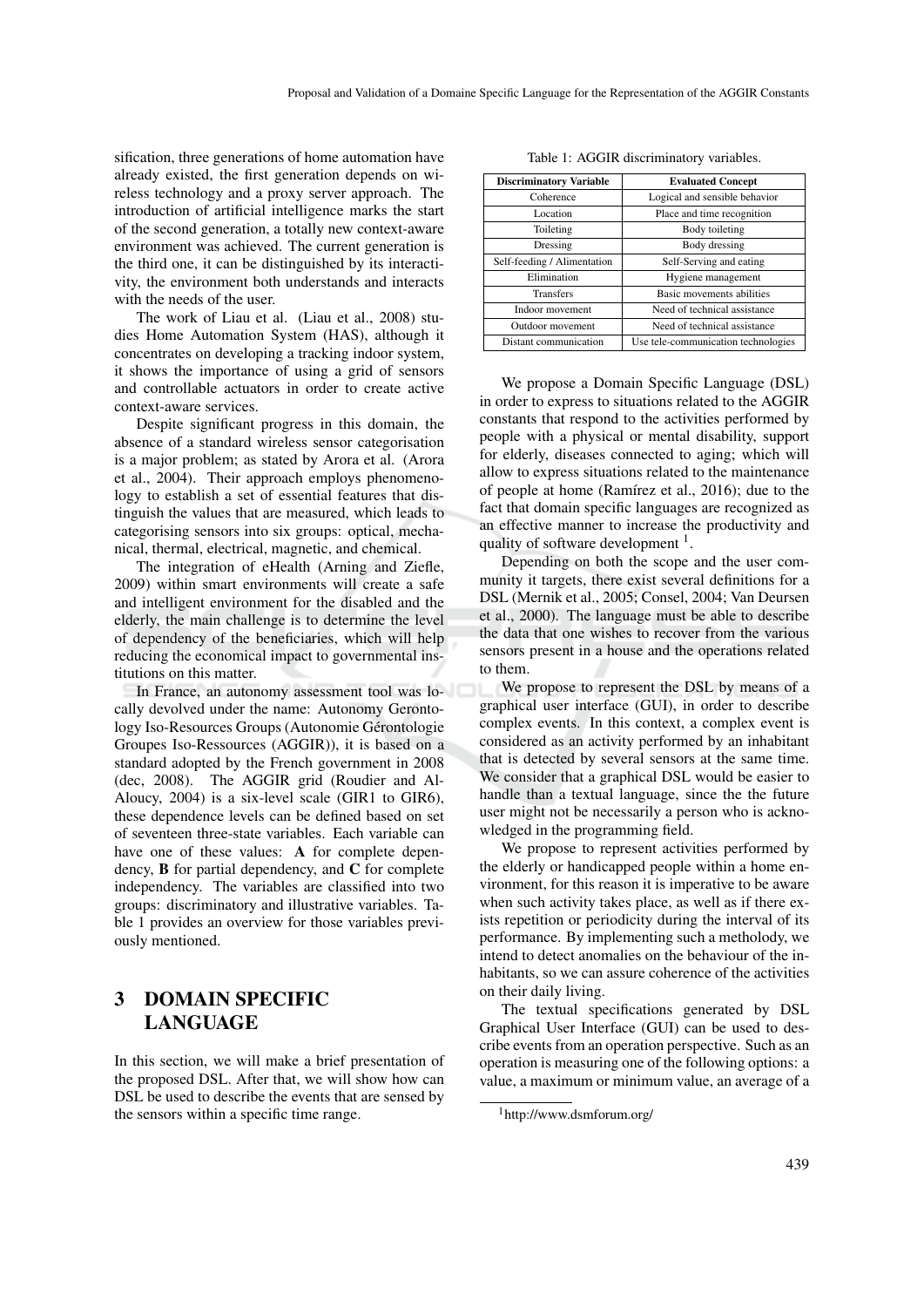set of values, or graphically displaying measured values within a time domain. The operations described below were employed for developing the aforementioned interface:

- The Value operation: which returns the value (*s*) of the device
- The Maximum operation: which returns the maximum value of the value (*s*) of the device
- The Minimum operation: Returns the minimum of the value (*s*) of the device
- The Average operation: which returns the average of the value (*s*) of the device
- The Graphic operation: returns a graphic with the value (*s*) of the device

In addition, there are multiple possibilities to describe time using DSL. This includes determining a specific date or description of a time range starting from a particular date or between two-time points representing the beginning and end of the domain. The specified time points can be either a date for a day or hours within a day:

- The operation Value can be calculated for the values:
	- On a specific date
	- Between two hours
	- Between two dates
	- From a specific date
- The operations: Maximum, Minimum, Average, Graphic, will be calculated for the values:
	- Between two dates
	- From a date
	- Total (all available values for the device)

After selecting the operation as well as the desired calculation means, it only remains to specify the date or the time according to what has been previously selected.

Moreover, the feaures presented on the DSL are:

- When a device is placed on the manager, the different operations which are available for it will appear.
- Depending on the operation that has been chosen, several options will be displayed in order to select a suitable means for the calculation.
- Once the previous step has been completed, it will be possible to select the parameters for the calculation
- When all the choices have been made, a summary will be shown on the DSL manager interface; right where the parameters were previosly displayed. All that remains is to validate the choices that have beeen made.



Figure 1: Display of results.

• The result will be displayed in different manners, depending on the operation and the selected parameters (Fig. 1).

For this previous matter, the general formula for describing an event determined by a sensor <*v1*> that measures an operation <*v2*> created by person <*v3*> activates on date  $\langle v4 \rangle$  within a specified time range specified using the hours  $\langle v5 \rangle$  and  $\langle v6 \rangle$  is:

*Dispositi f*<*v1*>*operation*<*v2*>*Personne*<*v3*> *Date*<*v4*>*Heure*1<*v5*>*Heure*2<*v6*>

If the variable  $\langle v^2 \rangle$  is selected to be

the *Graphic* operation (Graphique) or the *Average* operation (Moyenne), then an additional option must be selected, it represents the time unit in which the results need to be displayed, and the formula takes the following form:

*Dispositi f*<*v1*>*operation*<*v2*>*TypeOperation* <*v3*>*Personne*<*v4*>*Date*<*v5*>*Heure*1<*v6*> *Heure*2<*v7*>

The textual information present in the result can be saved in order to be reused, and thus facilitating to find the analysed data without performing any manipulation once again, as shown below. It allows its reusability by different context-aware applications, thus, not being limited only to the AGGIR constants. Dispositif [EMGSensor-11917 ef4c0] Operation [Graphique] Type Operation [horaire ] Personne [aucune ] Date [25/04/2017] Heure1 [11] Heure2 [13]

#### 3.1 Sensors

With regard to identification of activities of daily living (ADL) by means of several sensors for providing non intrusive monitoring, we propose a group of sensors that can describe such activities. Those ones are enlisted in Table 2, where some examples of their use are proposed. Additionally data attributes and data types for each sensor are indicated.

Additionaly, relevant data for each performed task by the inhabitants is considered, in order to obtain information to achieve the identification of the AGGIR constants after every activity has been carried out to completion.

The above-mentioned data is represented on Table 3. Such data collection is necessary to keep history of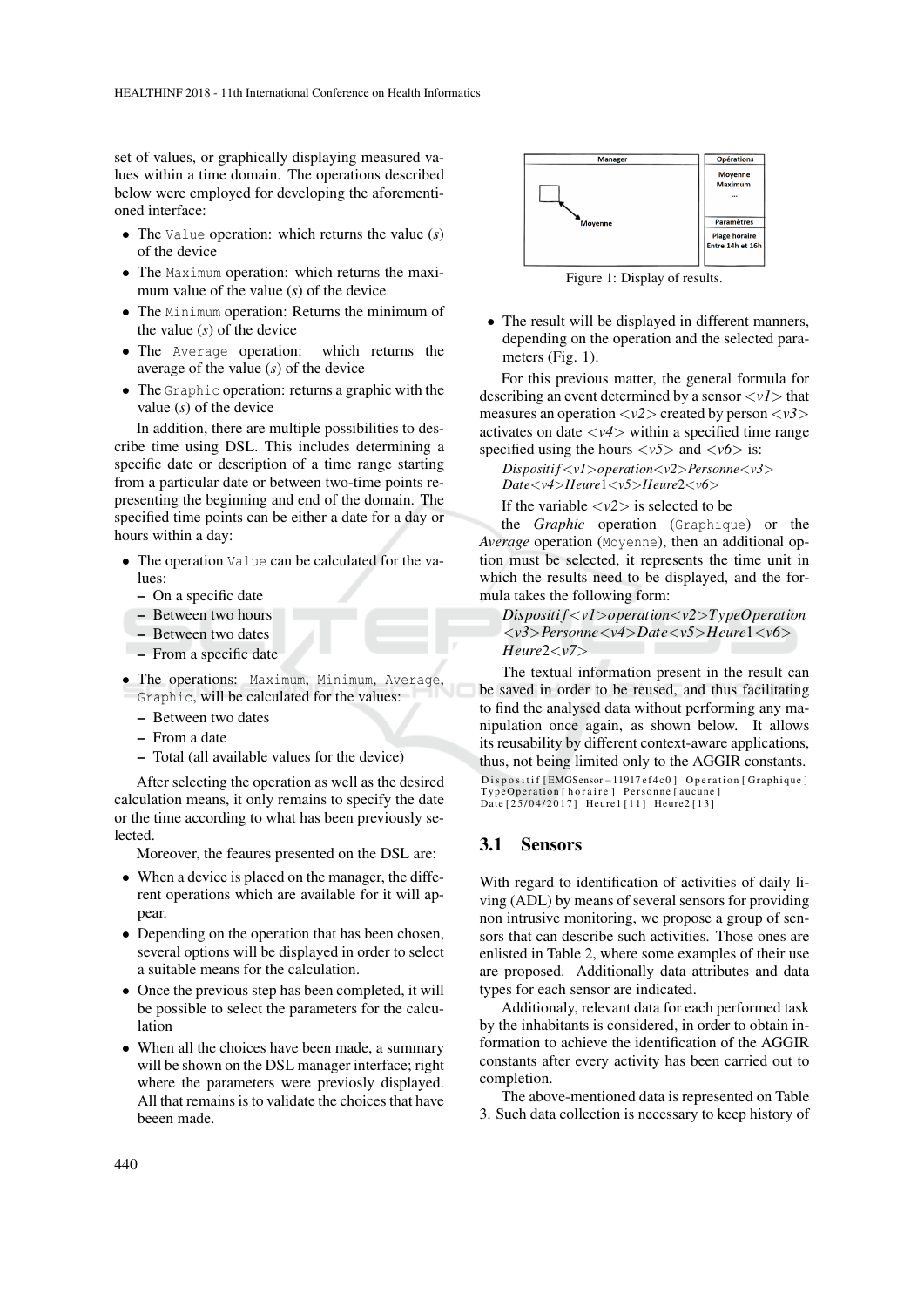| Sensor type                                      | <b>Attributes / Data type</b> |
|--------------------------------------------------|-------------------------------|
| Electromagnetic sensor ( <i>Examples</i> :       | On-Off/Boolean                |
| Cooker/Stove, oven, light switch)                |                               |
| Proximity sensor ( <i>Example</i> : Sink)        | $On$ -Off $/$ Double          |
| Capacitive sensor ( <i>Examples</i> : Kitchen    | On-Off / Boolean              |
| counter, chair).                                 |                               |
| Magnetic sensor ( <i>Examples</i> : Refrigerator | Open-Close / Boolean          |
| door, cupboard doors).                           |                               |
| Presence sensor                                  | On-Off/Boolean                |

Table 2: Activity recognition.

all the activities performed by the inhabitants, by means of a log file which will be able to precise whether an activity begins or ends, helping to manage which activity has begun, or which activity has already ended; as well to specify if an activity has already begun, while in the meantime, there is another one that occurs at the same time and/or that has not been finished yet.

Table 3: Additional data for each activity.

| Extra data type for each task | Data type        |  |  |
|-------------------------------|------------------|--|--|
| startTime                     | Date/String      |  |  |
| endTime                       | Date/String      |  |  |
| Duration                      | Integer / Double |  |  |
| Location                      | String           |  |  |
| Day                           | String / Integer |  |  |

Furthermore, the created history log file will consider the logical aspect to describe situations, i.e, if the inhabitant is eating and its noon, it might seem logical, but the fact that the inhabitant eating in the toilet is not logical.

The proposed criteria to determine the parameters for the example of the precedent paragraph, are: time and space, and within the time dimension, we can also find (i) Concurrency: for recognizing activities which take place simultaneously, but they do not necessarily require the user's interaction at the same time. That is, activities that have been started but not yet ended by the inhabitant (Helaoui et al., 2011). (ii) Precedence: for establishing a logical order of the activities, i.e. going to the bathroom; and then washing his hands. (iii) Simultaneity: for identifying which activity takes most of the time from the user, when multitasking capabilities might be present, i.e. preparing meal and calling on the phone; or watching television while eating. (iv) Recurrence: for determining a logical sequences of situations.

In the case where there is a recurrence of an activity, it is essential to define at what this activity is carried out regularly; i.e., the fact that someone eats ten times in one day can not be considered very coherent.

Besides the explanation given in the previous paragraphs, it is possible to have situations that are not logical; one activity after another one that is not considered normal, i. e.: do the dishes and then eat.

As a result, the history log file is necessary to deduct the possible activities which will be performed in the future, and to find a relationship among them to assure a coherent behaviour. Such a file will permit to obtain information whether it is from long or short periods of time (i.e. one hour); making possible the identification of complex situations such as displacement inside the home environment, where data collected through the timeline of activities is useful to determine if the behaviour of the inhabitant can be considered as normal.

The main objective is to present a DSL which will allow to express the constants and the activities composing the AGGIR grid. For this matter, we intend to use a representation in the form of a plot. Moreover, this plot will help providing a history for detecting abnormal behaviorhealth status of the inhabitants, as shown on Fig. 2. The validation and representation are described in the next section.



Figure 2: Saving of results.

# 4 REPRESENTATION AND VALIDATION OF THE DSL

### 4.1 Methodology and Criteria

This section is dedicated to discuss the methodology and criteria used to gather and analyze information. Firstly, we explain the structure of information collected from the wireless sensor network. Secondly, we explain the mechanism used to analyze the information using DSL to describe events. Finally, we show how to apply the previous criteria to calculate the values of variables in the AGGIR grid.

#### 4.1.1 AGGIR in-depth and the Complex Activity Detection

AGGIR is an assessment system used to determine the Autonomy of individuals by measuring a number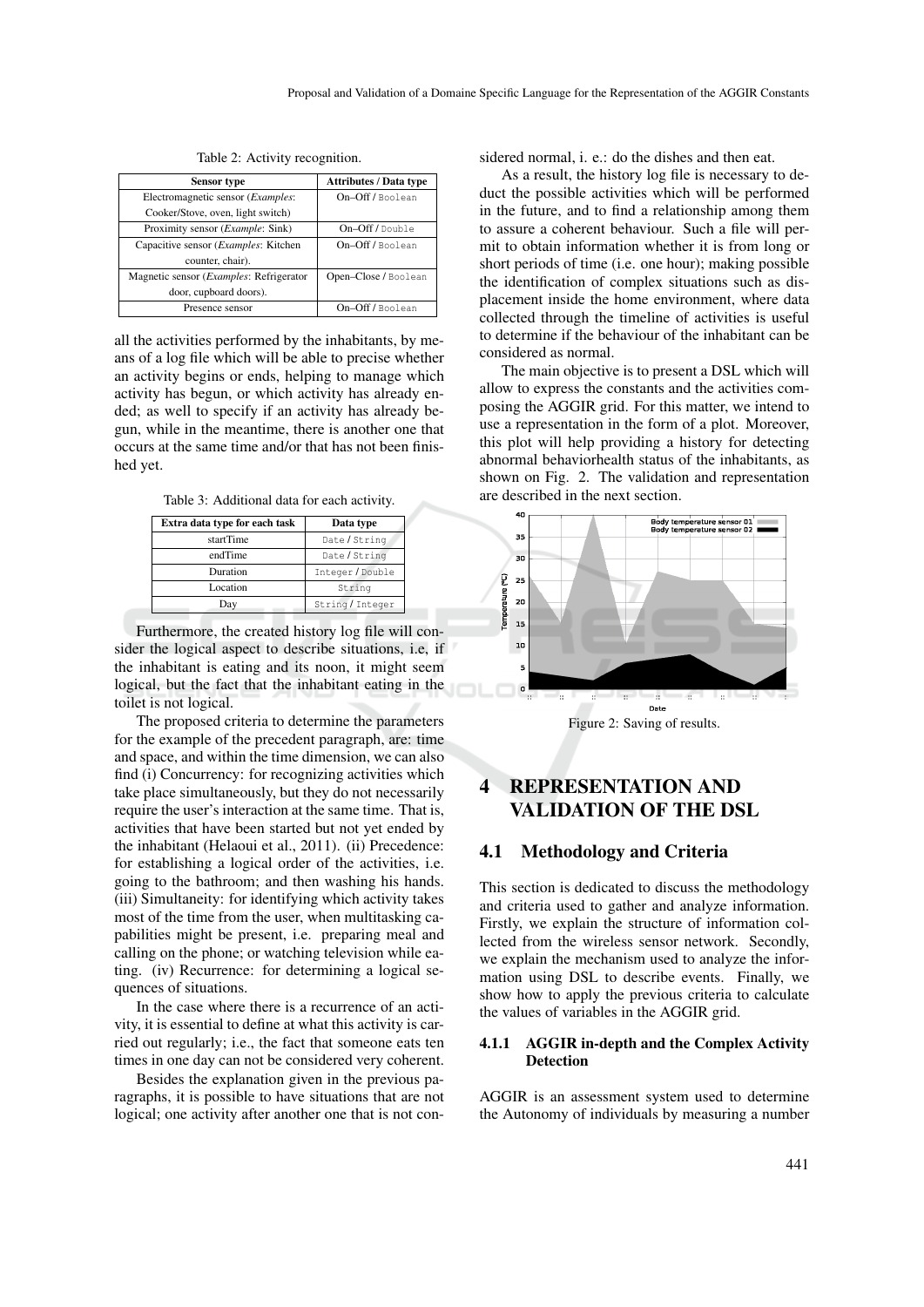of capacities and possibilities by means of describing their existence in terms of fully or partially present or nonexistent.

The system measures seventeen variables divided into two groups, the first is called the discriminatory, it includes ten variables: Coherence, Orientation, Toileting, Dressing, Hygiene, Alimentation, Transfers, movements (indoor, outdoor) and distant communication. As for second Group, it is called the illustrative, it contains seven variables as follows: Management, cooking, Housekeeping, transportation, Medical Purchases, Medical treatment and leisure activities.

In the following set of experiments, three variables are concerned, they are Dressing, Hygiene and Transfers. Dressing variable assesses the ability to wear clothing, upper and lower parts of the human body. Hygiene variable monitors an elderlys ability to maintain his personal hygiene. Transfers variable measures the possibility of getting up, lying down and sitting, as part of daily activities.

The difficulty in determining the values of these variables in a simulated environment lays in the variables' nature itself. While some can be measured directly, such as sitting or lying down, some of them, such as hygiene, have a complex context to determine, based on the values of a number of sensors within a limited time range.

The importance of DSL is shown in determining complex events. It has the potential to describe events that can be indirectly observed in the time domain. The "indirect" term in this context means that there is no sensor to measure value immediately, but it rather refers to collecting and analyzing the readings of a number of sensors to calculate a value associated with a complex event.

For example, personal hygiene is a complex event. It is associated with a number of simple activities that are performed within a limited time range, such as bathing, toilet use, and hand hygiene. There is no standard approach to measuring such things, but it can be estimated on average according to the existing routines of elders.

#### 4.1.2 Proposal

The proposed methodology is described in the next paragraphs:

Step 1. The first step is to prepare the scenario for an elderly indoor daily routine over the course of one week. The primary source of information used to generate the scenario is the schedule proposed by the work of (Yuan and Herbert, 2014) (Fig. 3), but many modifications take place in order to make the scenario more suitable for the simulation. However, the XML

format is used to describe the scenario programmatically. By means of XML, it is possible to describe events chronologically so the simulator can process these files. Even though writing scenarios using XML might seem impractical, we suggest this format in order to develop the DSL appropriately.

Step 2. After the simulation is done, the simulator organizes the resulting data into a set of records, each of which represents an action captured by a sensor (Fig. 4). Each record consists of data fields, such as the time it occurred (according to the simulator clock), the sensor ID and the sensed value. These are raw data and need to be analyzed in order to generate events and then calculate the values of the variables.

Step 3. The next step is to generate events. An event is a composite act that is observed using more than one sensor, which means that an event has more than one record in raw data. The DSL is used to provide an accurate and unified description of the events.

To illustrate this, we offer a typical example of an event related to hygiene: when the toilet is used, the inhabitant should wash his hands after such an action is finished. This is an event related to personal hygiene. In order to analize this event, the records created by the presence of the sensor in the bathroom, along with those ones issued by the use of the toilet flush and the washbasin, must be examined.

Because of the nature of the AGGIR variables, there is an urgent need to set up a criteria to be applied to generate the analysis of such events. If such criteria is met, then the so-called variable will take a positive value that means the elderly has the ability to perform the activity/event that is being evaluated; otherwise, it means that the individual does not have the ability to carry out suach a task.

Although every variable in the AGGIR grid are based on three major states, which state that the elderly can either possess the ability to perform the activities concerning one variable, whether it is completely, partially or does not possess it at all; this study covers a proposition where only two cases out of three AG-GIR variables are accomplished by the inhbitant, meaning that whether they are in complete possession of the skills for perfoming the activities composing the evaluated variable or simply not. In the conclusion, we suggest a solution to this problem.

As a matter of fact, from the seven variables in the AGGIR grid, we are able to automatically measure three by tracking and analyzing events resulted of the inhabitant performed tasks from the simulation within the icasa environment. The selected variables are: toileting, transfer, and dressing. The mechanism of the calculation of these variables is as follows:

• To calculate the hygiene variable the following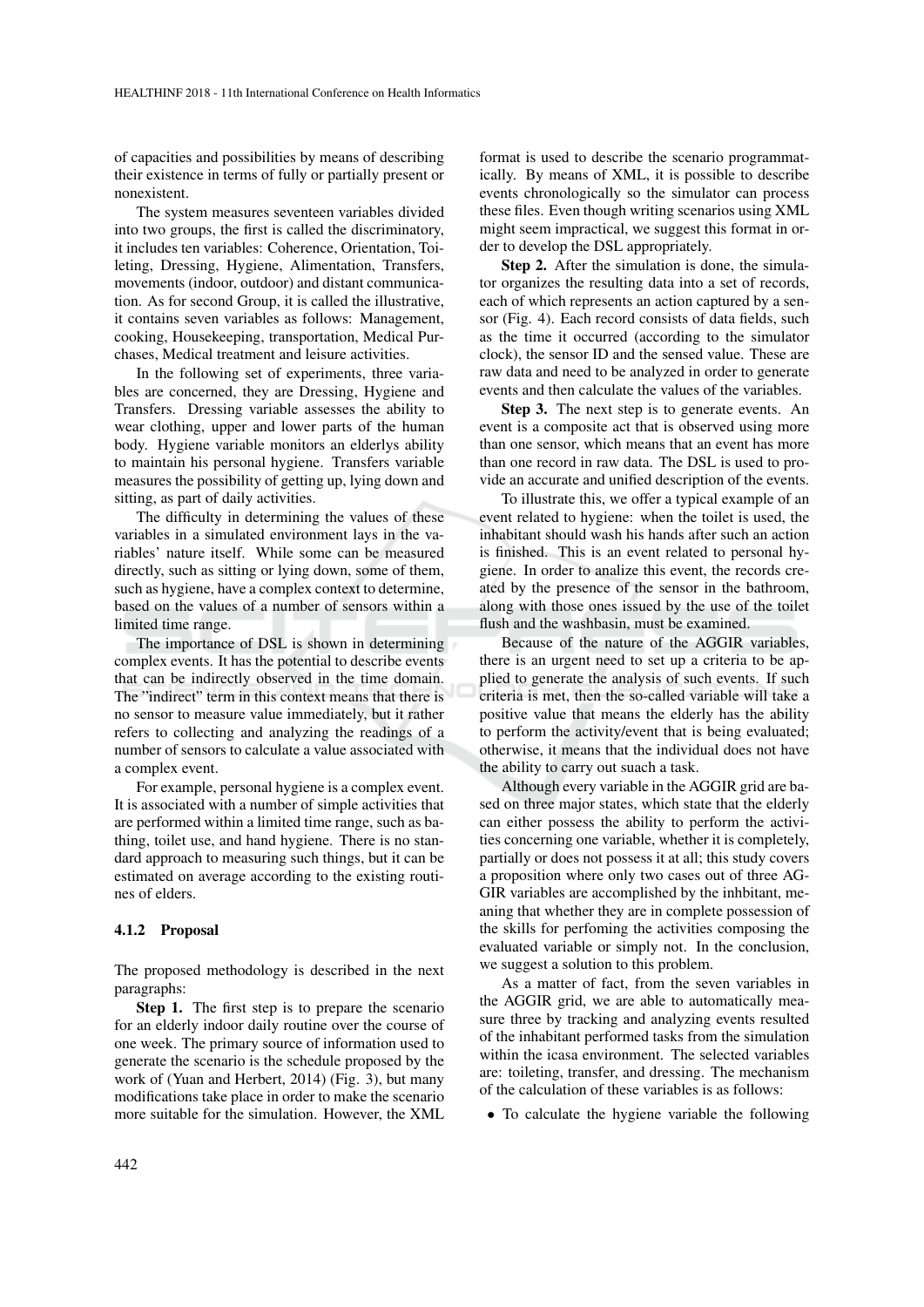|      |                                                                                                  | <b>SUNDAY</b>                   | <b>MONDAY</b>            | <b>TUESDAY</b>              | <b>WEDNESDAY</b>            | <b>THURSDAY</b>               | <b>FRIDAY</b>               | <b>SATURDAY</b>             |
|------|--------------------------------------------------------------------------------------------------|---------------------------------|--------------------------|-----------------------------|-----------------------------|-------------------------------|-----------------------------|-----------------------------|
|      | $ 0 H - 23:00 H - 7H$                                                                            |                                 | $23:00 H - 6:30 H$       | 22:30 H - 7H                | 23:00 H- 7:00 H             | 23:00 H-7:00 H                | 22:30 H - 6:30 H            | $22:30 H - 7:00 H$          |
|      | 6 H Sleeping                                                                                     |                                 | Sleeping                 | Sleeping                    | Sleeping                    | Sleeping                      | Sleeping                    | Sleeping                    |
| 6 H  |                                                                                                  |                                 | 6:30 H-7:30 H            |                             |                             |                               | 6:30 H -7:30 H              |                             |
| 7 H  | $7-8$ H                                                                                          |                                 | Toiletting 7 H - Bathing | $7-8$ H                     | 7-8 H                       | 7-8 H                         | 7 H - Bathing<br>Toiletting | $7-8$ H                     |
|      | Toiletting                                                                                       | 7:30 H - Bathing 7:30 H -8:30 H |                          | Toiletting 7:30 H - Bathing | Toiletting 7:30 H - Bathing | Toiletting $7:30 H -$ Bathing | 7:30 H Eating               | Toiletting 7:30 H - Bathing |
| 8 H  | 8-9 H                                                                                            | 8 H - Cooking                   | Cooking 8 H - Eating     | 8 H Eating                  | 8 H Cooking                 | 8 H Cooking                   | 8 H - 10 H                  | 8 H Cooking                 |
|      | Eating                                                                                           |                                 | 8:30 - 10:30             | $8:30 H - 10:30 H$          | 8:30 H Eating               | 8:30 H Eating                 | Watching TV                 | $8:30 H$ Eating             |
| 9 H  | 9-10:30                                                                                          |                                 | Resting                  | Watching TV                 | 9 H-11 H                    | 9 H-11 H                      |                             | $9 H - 10:30 H$             |
|      | Going Out                                                                                        |                                 |                          |                             | Resting                     | Resting                       |                             | Going Out                   |
| 10 H |                                                                                                  |                                 |                          |                             |                             |                               | $10 H - 11:30 H$            |                             |
|      | 10:30 H-Toiletting                                                                               |                                 | 10:30 H-Toiletting       | $10:30 H - 12:00 H$         |                             |                               | Going Out                   | 10:30 H Toiletting          |
|      | $\sim$ $\sim$ $\sim$<br>and the state of the con-<br>$\sim$<br>and the state of the state of the |                                 |                          |                             |                             |                               |                             |                             |

Figure 3: Schedule employed in the simulation.



Figure 4: Graphical description of the proposed methodology.

- conditions must be met: the person must have a bath four times a week at least, wash his hands after eating or using the toilet, for at least three times a day.
- To calculate the transfer variable, namely the ability of a person to perform the basic movements of his dayly routine, such as rising from bed, sitting down and standing up from a chair; We consider that there must be at least three sitting events a day, either taking place in the living room or in the kitchen, and at least rising from the bed one time per day. The mechanism to measure the ability of the personto wake up after falling on the ground is not covered in this approach.
- To verify if the dressing variable is achieved, dressing events like approching the wardrobe must be encountered at least twice a day.

Moreover, the source code that analyzes the records and generates the events is written in Python and run on the simulation host. It is written using a function-oriented approach, this makes the Original code scalable and future additions can be made to calculate the rest variables in a facile way.

### 4.2 Experimental Results

All simulating and processing operations were performed by means of two sets of inputs for the simula-

Table 4: Results of the first scenario.

|               |              | <b>Transfer</b> | <b>Hygiene</b> | <b>Dressing</b>  |
|---------------|--------------|-----------------|----------------|------------------|
| No. of events | <b>MON</b>   | 1√7             | $\sqrt{8}$     | $\sqrt{3}$       |
|               | <b>TUE</b>   | ৰ 6             | $\sqrt{8}$     | $\sqrt{3}$       |
|               | <b>WED</b>   | न्न 7           | $\sqrt{11}$    | $\sqrt{2}$       |
|               | <b>THU</b>   | া 7             | $\sqrt{ }10$   | $\sqrt{2}$       |
|               | <b>FRI</b>   | $\nabla 8$      | $\sqrt{8}$     | $\sqrt{3}$       |
|               | <b>SAT</b>   | $\nabla 8$      | $\sqrt{6}$     | $\sqrt{4}$       |
|               | <b>SUN</b>   | $\sqrt{6}$      | ☑ 9            | $\overline{d}$ 3 |
|               | <b>Total</b> | ৰ 49            | $\boxtimes$ 59 | ☑ 19             |

Table 5: Results of the second scenario.

|               |              | <b>Transfer</b>  | <b>Hygiene</b> | <b>Dressing</b> |
|---------------|--------------|------------------|----------------|-----------------|
|               | <b>MON</b>   | 1√7              | $\sqrt{7}$     | $\sqrt{3}$      |
|               | TUE          | 1√7              | 1√7            | $\nabla$ 0      |
|               | <b>WED</b>   | ☑ 7              | $\sqrt{11}$    | $\sqrt{2}$      |
| No. of events | <b>THU</b>   | ☑ 6              | $\sqrt{11}$    | $\sqrt{3}$      |
|               | <b>FRI</b>   | $\overline{M}$ 8 | $\sqrt{8}$     | $\sqrt{3}$      |
|               | <b>SAT</b>   | $\boxtimes$ 3    | $\sqrt{3}$ 6   | $\sqrt{4}$      |
|               | <b>SUN</b>   | $\sqrt{3}$ 6     | $\boxtimes$ 6  | $\sqrt{2}$      |
|               | <b>Total</b> | ৰ 44             | $\boxtimes$ 56 | $\sqrt{2}$ 16   |

tor, in order to generate different scenarios. The employed inputs are text files written using the XML format. The files present the analyzed activities and indoor movement of an elderly during a period of time of one week. It is possible to simulate the whole week in one file, but in order to facilitate the managing of results, we separate the week into seven days, each of which is represented using one file.

The first scenario is a simulation of an ideal week where all the activities were performed by the inhabitant with no impediment into seven files, one file for each day. The activities of the elderly were monitored using a simulated sensor network in the house environment. The daily activities are: waking up, preparing food, hygiene, going to the toilet, watching television or reading, accessing and leaving the house for short periods of time. See Table 4.

In the second scenario, we deliberately dropped some daily activities in a way that we can cause a malfunctioning on the criteria we developed, the days were randomly chosen. The simulation result of this scenario are issued on seven files, one for each day of the week. See Table 5

Due to the fact that the methodology employed in the calculation is event-oriented and not record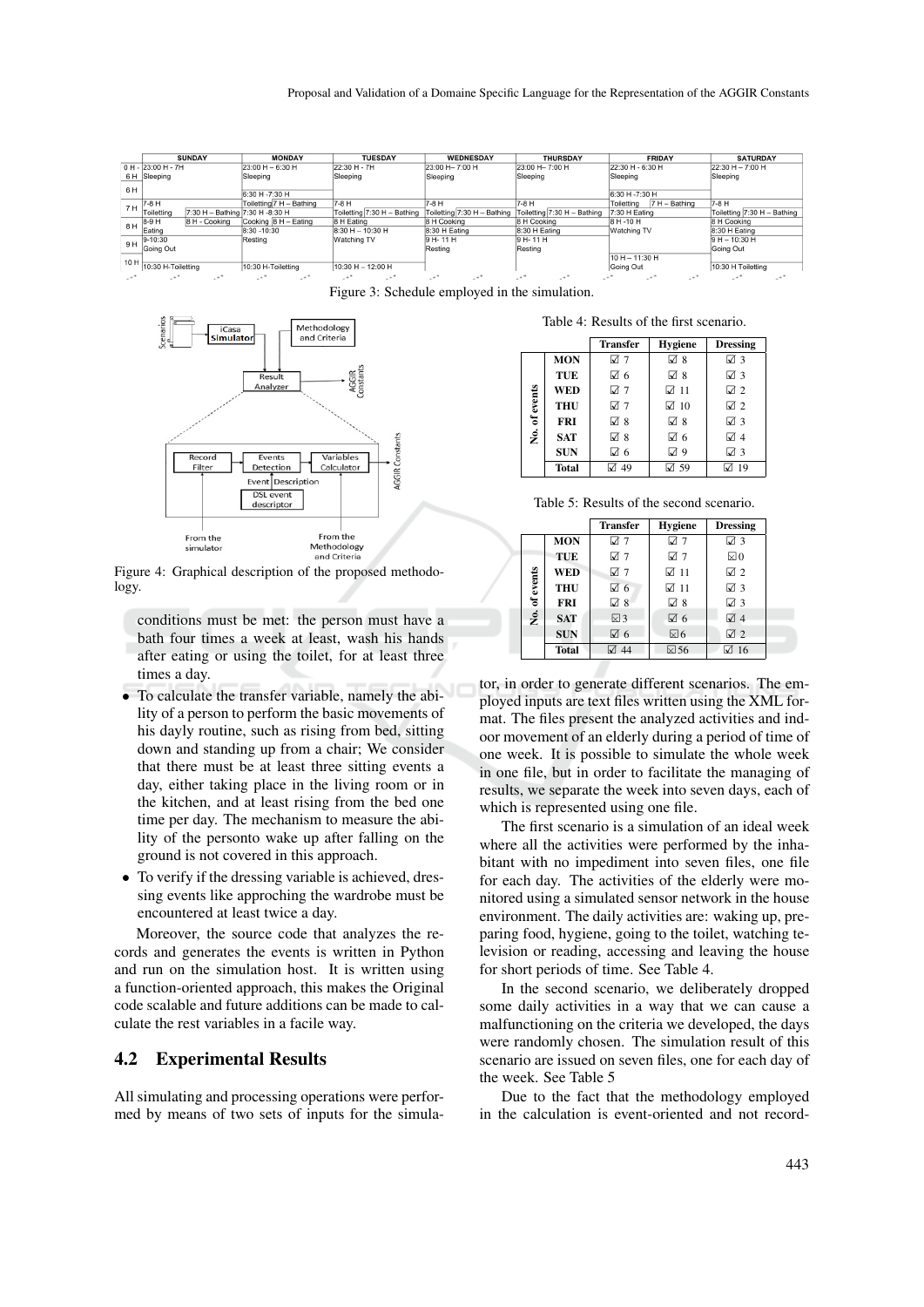oriented, that makes it more intelligent and contextaware oriented. It is capable of understanding and analyzing the complex activities of the proposed environment, and then calculating the value of the variable on this basis.

Table values show that our method was able to determine the values of the three variables in both scenarios although the change in the number of transfer and hygiene events was not significant. However, the days on which the variable's value was negative were determined.

The success of detection is accomplished because the method does not relie on the number of simple events when calculating the variables, but it depends on the generation of complex events.

The experiment was designed to examine three concepts: the first is calculating the constants of the AGGIR grid: dressing, transfer and hygiene. using the suggested method. The second is the scalability, where we expand the time frame to verify the ability of the algorith to deal with larger time domains and thousands of records and events. Finally, we examined algorithm performance for different simulation times.

Firstly, the method succeeded in identifying three simulated problems within a week. The days were chosen randomly. Fig. 5 and Fig. 6 show that despite the number of records in the second scenario related to personal transfer and personal hygiene did not change significantly compared to the first analyzed scenario, however a problem with the dressing vari-



able was detected. This, in turn, reflects the how the methodology can perform a smart analysis of events.

Next, we tested the scalability of the algorithm in a time domain greater than one week. For this matter, we simulated three months and generated the corresponding records. After that, we applied the criteria used to create the events, and finally, we measured the values of the previous three constants; as shown in Table 6.

Table 6: Number of generated events in three months.

|                 | Month 1 | Month 2 | Month 3 | <b>Total</b> |
|-----------------|---------|---------|---------|--------------|
| <b>Transfer</b> | 210     | 207     | 206     | 623          |
| <b>Hygiene</b>  | 253     | 249     | 245     | 747          |
| <b>Dressing</b> | 90      | 88      | 80      | 258          |

We assumed that each month consisted of thirty days, precisely four weeks and two days, which allowed flexibility when processing the records and generating events. By doing so, there is a possibility to use the actual number of days within the months, i.e. (28, 29, 30 and 31) days (Fig. 7), requiring further processing.



Finally, to make sure that the algorithm is scalable, we monitored the time elapsed to calculate the constants in order to simulate a day, a week, two weeks, three weeks, a month, two months, and three months. Table 7 shows the elapsed time for each case. The values displayed include the time spent for each simulation, as well as results analysis, events generation, and finally the calculation of the constants variable.

Table 7: Real time elapsed to calculate the constants in seven different simulation time ranges (*D*ay, *W*eek, *M*onth).

| Time period | D  | 1 W | 2W  | 3W   | 1M   | 2M   | 3M   |
|-------------|----|-----|-----|------|------|------|------|
| No. of days |    |     |     |      | 30   | 60   | 90   |
| Time(s)     | 62 | 434 | 867 | 1301 | 1863 | 3713 | 5590 |

Fig. 8 shows the performance of the algorithm with simulating scenarios with different time ranges. The resulting diagram is linear, which corresponds to the complexity of the algorithm, represented by  $O(n)$ , where *n* represents the number of events, meaning that the algorithm is scalable.